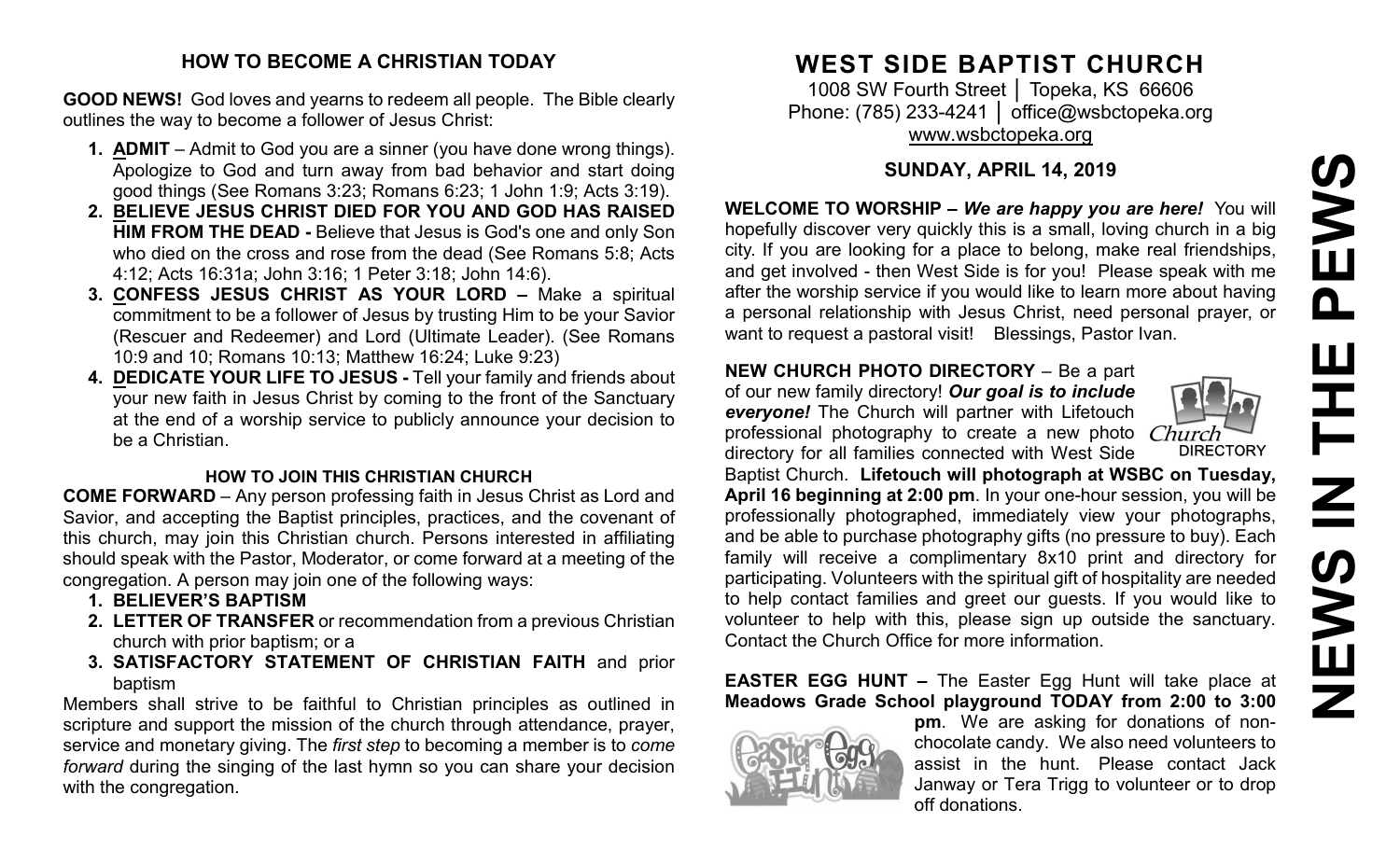

**SPECIAL SERVICES IN APRIL - 2019 HOLY WEEK & EASTER SERVICES:** Join us for these church services to remember the last week of Jesus Christ's life, death and resurrection:

# **† PALM SUNDAY — April 14, 2019:** Grab your

palm branch and join the children as we reenact the Triumphal Entry by marching around the outside of the church shouting "Hosanna! Hosanna! Blessed is He who comes in the name of the Lord!"

**† MAUNDY THURSDAY — April 18, 2019: Potwin Presbyterian Church**, 400 SW Washburn Ave Topeka, will host their annual "Agape Feast" with Holy Communion on Maundy Thursday at 6:30 pm. Guests are encouraged to take cheese, fruits, and/or nuts to share. Please RSVP to the Potwin Church Office, (785) 235-1311, before Wednesday, April 17.

**† GOOD FRIDAY MEMORIAL SERVICE -** Westside Christian Church, 432 SW Lindenwood Ave, Topeka, will host the Good Friday service on April 19 at 7:00 pm. The service will recall the last words of Jesus Christ as well as his crucifixion and burial.

**† EASTER SUNRISE VIGIL –** We will host the Easter Sunrise Service at the Chapel in Old Prairie Town in Ward Meade Park on Sunday, April 21 at 6:30 a.m. The sun is predicted to rise at 6:38 a.m. (CDT). Please use the parking lot off of First and Clay streets. Holy Communion will be served by intinction during the service.

**† EASTER BREAKFAST** - Sign up on bulletin board outside of sanctuary to bring a breakfast casserole for an all Church breakfast on Sunday, April 21 at 8:00 am. Coffee, juice, plates, napkins, and silverware will be provided.

**† SUNDAY SCHOOL** – Bible classes offered for all ages.

**† EASTER RESURRECTION SERVICE -** Invite your family and friends to join us for a joyful Easter Resurrection Service Sunday, April 21 at 10:30 a.m. The Music Committee plans to sing everyone's favorite Easter songs. The Ordinance of Christian Baptism will be performed for anyone interested in being a follower of Jesus. See Pastor Ivan.

# **WEEKLY CALENDAR**

| <b>SUNDAY, APRIL 14</b> | <b>PALM SUNDAY</b>                   |
|-------------------------|--------------------------------------|
| $9:15$ am               | <b>Sunday School for all Ages</b>    |
| $10:30$ am              | Worship Service (S)                  |
| $2:00 - 3:00$ pm        | Easter Egg Hunt @ Meadows Elementary |

#### **MONDAY, APRIL 15**

| $9:00 - 11:00$ am | <b>Baby Closet Ministry</b> |
|-------------------|-----------------------------|
|-------------------|-----------------------------|

#### **TUESDAY, APRIL 16**

| 2:00 pm | Life Touch Directory Pictures (HH) |
|---------|------------------------------------|
| 6:00 pm | Capital City Men's Chorus (FH)     |

# **WEDNESDAY, APRIL 17**

| $10:30$ am       | Bible Study (HH)                        |
|------------------|-----------------------------------------|
| $3:30 - 5:30$ pm | Fruit & Vegetable Food Pantry (FH)      |
| $5:00 - 7:00$ pm | <b>Baby Closet Ministry</b>             |
| $5:30 - 6:00$ pm | No WWW Supper (FH)                      |
| $6:00 - 7:00$ pm | No WWW Bible Club and Adult Bible Study |
| $7:00$ pm        | Choir Practice (S)                      |
|                  |                                         |

#### **THURSDAY, APRIL 18 LYNDA OUT OF THE OFFICE**

| $1:00 - 3:00$ pm        | <b>Baby Closet</b>                        |  |  |
|-------------------------|-------------------------------------------|--|--|
| $6:30$ pm               | Potwin Presbyterian Agape Feast           |  |  |
| <b>FRIDAY, APRIL 19</b> | <b>GOOD FRIDAY / CLOSED</b>               |  |  |
| $7:00 \text{ pm}$       | <b>West Side Christian Church Service</b> |  |  |

# **SATURDAY, APRIL 20**

| $1:00$ pm               | <b>Worship Team Practice</b>       |
|-------------------------|------------------------------------|
| <b>SUNDAY, APRIL 21</b> | <b>EASTER SUNDAY</b>               |
| $6:30$ am               | Sunrise Service @ Old Prairie Town |
| $8:00$ am               | Easter Breakfast (FH)              |
| $9:15$ am               | <b>Sunday School for all Ages</b>  |
| $10:30$ am              | Worship Service (S)                |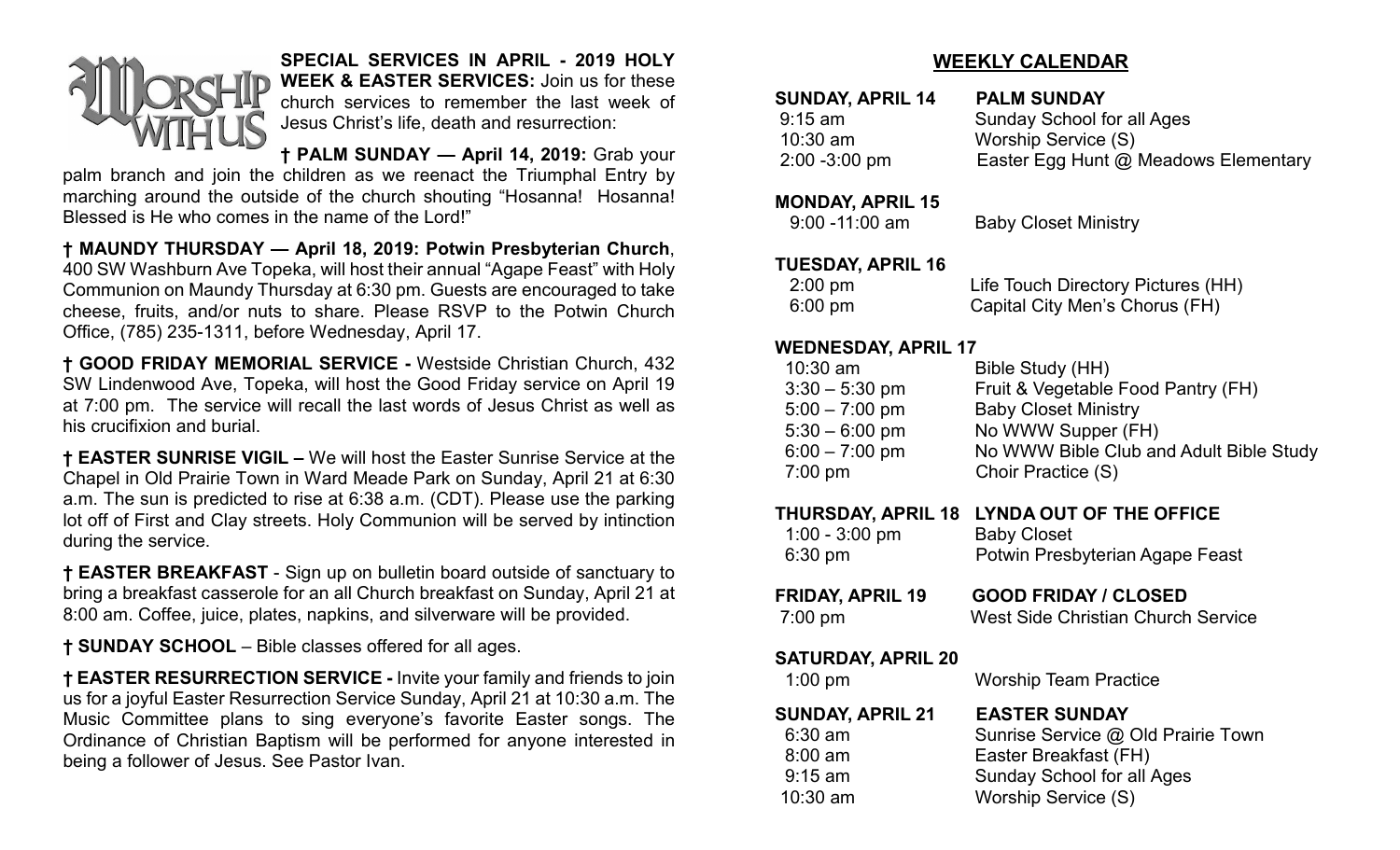**FROM CHRISTIAN EDUCATION WWW BIBLE CLUB** – We are making plans for a celebration carnival for our **last night of WWW Kids Bible Club**, May 1. Please watch for a sign-up sheet for donations of baked goods, candy & trinkets for prizes, and pop. Volunteers are also needed to help with Game Booths such as Cake Walk, Pop Toss, Fish Pond, etc. Come out for a night of fun and a chance to treat our WWW attendees, who love this night and are so grateful for everything we do.  $\sim$  Alice Payne, Coordinator of C.E.

**CHRISTIAN EDUCATION -** The **Camping Scholarship** program will be underway soon for children and youth to earn up to \$100.00 each to help them go to a summer camp. We are also planning a repeat of our **Summer Sunday School Cinema** and are looking for recommendations for good films. Plans are underway for **Vacation Bible School**, July 15-19. Watch for more details soon and prayerfully consider how you might support and participate in any or all Christian Education activities. ~ Alice Payne, CE.

**COUNSELORS -** Soon, we will provide counselors to assist in the invitation/decision part of the service. If you would like to serve as a counselor, please notify Jack Janway or Pastor Ivan of your interest. Pastor Ivan will provide training for all counselors.

**COMMUNION MINISTERS –** Please signup on the bulletin board to deliver the Lord's Supper (Holy Communion) to our Nursing Home and Homebound members on the  $\epsilon$ first Sunday of a month. Lay Ministers will



be working in pairs of two or teams. Pastor Ivan will provide training for all communion ministers. We currently have eighteen Nursing Home and Homebound members to visit each month.

**CPR CLASS -** A **Cardiopulmonary Resuscitation (CPR)** refresher course will be offered on **April 25 at 6:00 pm here at West Side Baptist Church.** This class is required every 2 years by the American Heart Association. If you are interested in becoming certified please contact Pat Carreno at 286-2054 or sign up on bulletin board outside the sanctuary. Thank you!

# **IN OUR THOUGHTS AND PRAYERS**

Al Carpenter – Health concerns Bradley Carpenter – Health concerns Harry and Pat Carpenter – Health concerns Pat Carreno – Health concerns Guy Carreno - Health concerns (Tony Carreno's brother) Esther and James Carrier - Health concerns Valarie Davis - Health concerns (chemo) (Bev McCurdy's friend) **Russell Hunter – Healing for health concerns (SMV)** Ernie and Judy Longstaff – Health concerns Jan Mauck – Health concerns Nancy May – Health concerns Marie Merrifield – Health concerns Don and Jonesy Morris - Health concerns Kate Olsen – Healing for surgery (April 22) Pat – Health concerns (Virginia M's friend at Brewster Place) Ken Paslay – Health concerns (Brookdale, 5800 SW Drury Ln., 66604) Carolyn Peck – Health concerns (James and Matthew Peck's grandmother) Becky and Terry Poe – Health concerns Bob and Jill Roesler – Health concerns Keith Springer – Health concerns (Marianne Spano's brother) Larry Springer – Health concerns (Marianne Spano's brother) Linda Thomas – Health concerns (Atria 3415 SW 6th Ave, 66606) Lola Zab - Health concerns (Marianne Spano's sister)

#### **HOMEBOUND & CARE FACILITIES:**

\*June Cunningham – Brewster Place \* \* Renea May \*Shirley & Larry Dell \*Rogene Moody \*Gerald Haney – \*Theo Penny \*Russ Hunter – \*Edward Perkins – Frazier H \*Mary Lou Johnson – Aldersgate \*Juanita Plankinton \*Alice Kieffer \*Hazel Smith-Tindall

\*Portia Allbert \*Etta Landis –Capital Ridge \*Ken Paslay – Brookdale